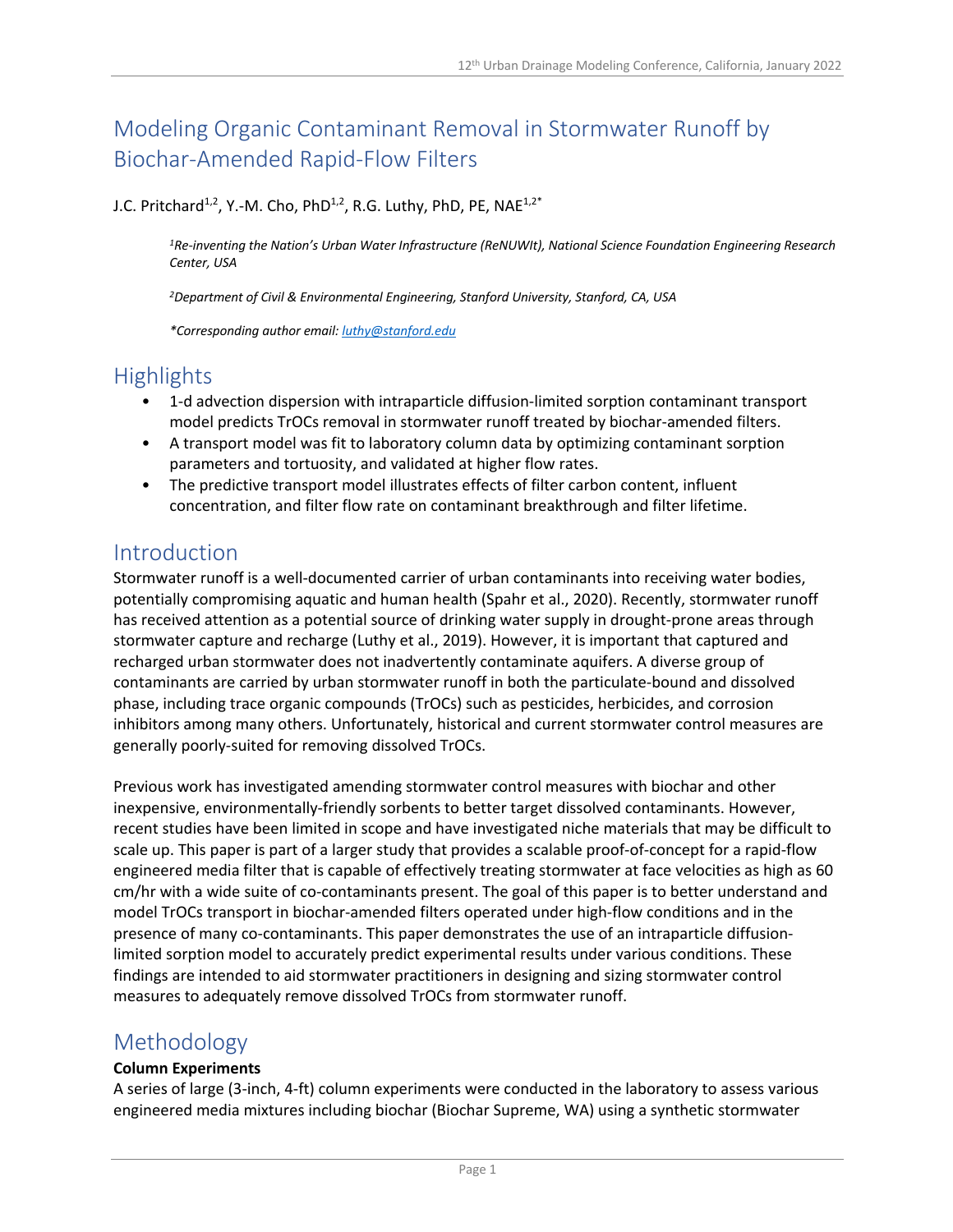representative of the Naval Weapons Station in Seal Beach, CA. Catch basin material from NWSSB, straw-derived dissolved organic carbon, and salts were blended to achieve a consistent synthetic stormwater matrix for use in long-term tests. A suite of contaminants containing metals, hydrophobic and hydrophilic TrOCs, and PFAS were spiked and their removal was assessed. Column experiments were conducted in a down-flow gravity-driven configuration at face velocities of 20, 40, and 60 cm/hr. Samples were taken periodically to assess contaminant transport and removal. Samples ports spaced at 25% and 50 % along the 60cm engineered media bed provided data on the intra-bed contaminant transport.

#### **Contaminant Transport Modeling**

Results from the column experiments were fit to a 1-d advection dispersion model with intraparticle diffusion-limited sorption (equation 1). This model assumes that the sorption is kinetically limited and a function of the intraparticle diffusion of the contaminant into the biochar grain (equation 2). The apparent diffusivity in biochar pores is represented by sorption-retarded diffusion and tortuosity (equation 3). Sorption is described using the Freundlich isotherm.

$$
\frac{\partial c_{aq}}{\partial t} = -u_x \frac{\partial c_{aq}}{\partial x} + E_{disp} \frac{\partial^2 c_{aq}}{\partial x^2} - \frac{\theta_{bc}}{\theta_{aq}} \frac{d}{dt} \left[ 3 \int_0^1 y^2 S dy \right]
$$
 (1) (Werner et al., 2012)  
\n
$$
\frac{\partial S(r)}{\partial s} - D_{app} \frac{\partial}{\partial t} \left( x^2 \frac{\partial S(r)}{\partial x} \right)
$$
 (2) (Werner et al., 2012)

$$
\frac{\partial S(r)}{\partial t} = \frac{D_{app}}{R^2} \frac{\partial}{\partial r} \left( r^2, \frac{\partial S(r)}{\partial r} \right)
$$
\n
$$
D_{app} = \frac{D_{wp} p_{aq}}{(d_S K_f N C_{aq} N^{-1} + p_{aq}) \tau}
$$
\n(3) (Werner et al., 2012)

This model has been used previously to predict contaminant sorption in biochar-amended filter (Ashoori et al., 2019; Ulrich et al., 2015). In this study, we further advanced the model to incorporate input data fluctuation (e.g. real-time flow and influent concentration), so to provide more accurate predictions of contaminant transport.

#### **Parameter Fitting**

The transport model was fit to data from the column experiments by optimizing Freundlich sorption parameters and tortuosity. The parameters were fit to data from the 25% port from the 20 cm/hr experiment and validated by predicting contaminant breakthrough at the 50% and effluent for the 20 cm/hr and at each sampling location for the 40 and 60 cm/hr experiments (Figure 1). The sorption parameters and tortuosity were then used for predictive modeling in which the filter biochar content, flow rate, and influent concentration were varied.

### Results and discussion

The model fitting generated sorption parameters and tortuosity values that produced accurate predictions of contaminant breakthrough in the model validation of the 50% port and effluent in the 20 cm/hr experiment and at each sampling location in the 40 and 60 cm/hr experiments (Figure 1). Predictive modeling shows that increasing the influent loading and decreasing the biochar content will both substantially decrease filter lifetime, though by differing magnitudes (Figure 2). Additionally, the incorporation of real-time influent concentration and flow rate into the model allow for predicting filter performance across more realistic conditions with fluctuations in contaminant loading and filter throughput. These fluctuations are likely to influence filter performance and lifetime. This modification will allow for modeling biochar-amended filter performance during real storm events for which contaminant loading and flow rate over time are known and for capturing the impact of specific storm phenomena (e.g. first-flush) on filter performance.